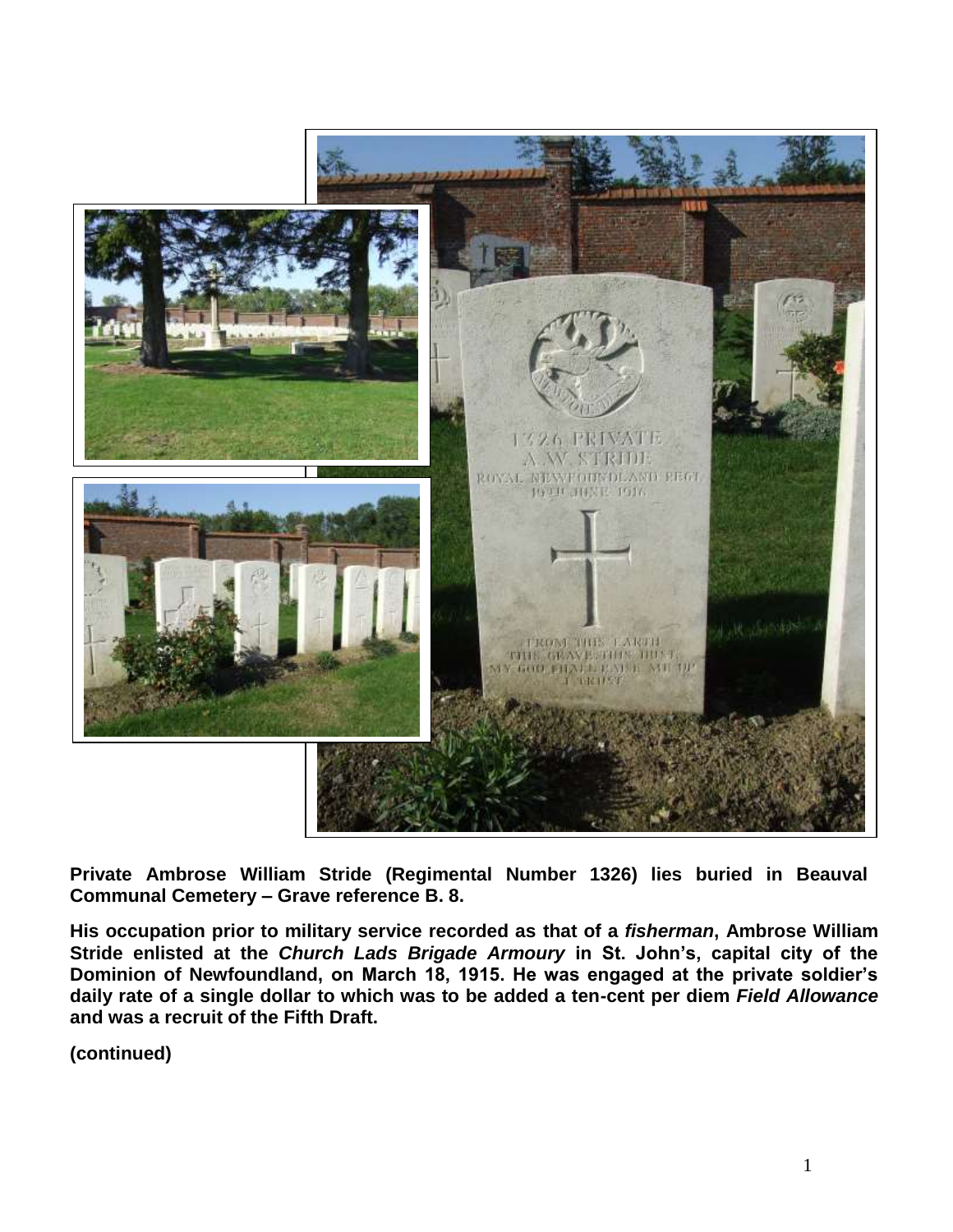**Contrary to most recruits who underwent medical appraisal before enlistment, Ambrose Stride apparently did not present himself to be examined medically until two days afterwards, returning to the** *CLB Armoury* **on Harvey Road on the 20th day of the month. It was to be a procedure which would pronounce him as…***Fit for Foreign Service***\*.** 

## *\*A second source has him attesting on the day of his enlistment.*

**It was now to be a further eleven days, the date March 31, before he was to undertake his attestation, to swear his** *Oath of Allegiance***, the concluding official formality. At that moment Ambrose William Stride became…***a soldier of the King***.**

**A period of three weeks plus another day then went by before, on April 22 of 1915, Private Stride, Number 1326, embarked in the harbour of St. John's for…***overseas service***…with the two-hundred forty-nine officers and…***other ranks***…of 'E' Company onto the Bowring Brothers' vessel** *Stephano* **en route for Halifax.** 

**There appear to be no details of how or where he may have spent that final three-week waiting-period before taking ship for…***overseas service***; Private Stride may have returned temporarily to work, or even perhaps to home at Bridgeport, Notre Dame Bay – but this is mere speculation.** 

**Having arrived in Halifax, on April 24 at eleven-thirty in the evening the detachment began its trans-Atlantic passage on board the trans-Atlantic liner SS** *Missanabie* **from Nova Scotia to Liverpool. The vessel arrived in that English west-coast port-city on May 2 or 3 – the two dates are recorded although the second may well have been the date of disembarkation.** 

**The Newfoundlanders on this occasion had sailed from Halifax in the company of the Canadian Army Service Corps** *Railway Supply Depot***.**

**(Right above:** *The image of 'Stephano' passing through the Narrows of St. John's Harbour is shown by courtesy of the Provincial Archives***.)**

**(Right:** *The image of 'Missanabie' is from the Old Ship Picture Galleries website. The vessel was of the Canadian Pacific Line and, although transporting troops during the Great War, did so as part of her commercial services which continued during the conflict. On September 9, 1918, she was torpedoed and sunk off the south coast of Ireland with the loss of forty-five lives***.)**

**From Liverpool the contingent travelled northwards by train to the Scottish capital, Edinburgh where, on May 4, 'E' Company joined 'A', 'B', 'C' and 'D' Companies which had already taken up station as the garrison at the historic Castle, the first troops from outside the British Isles ever to do so.**





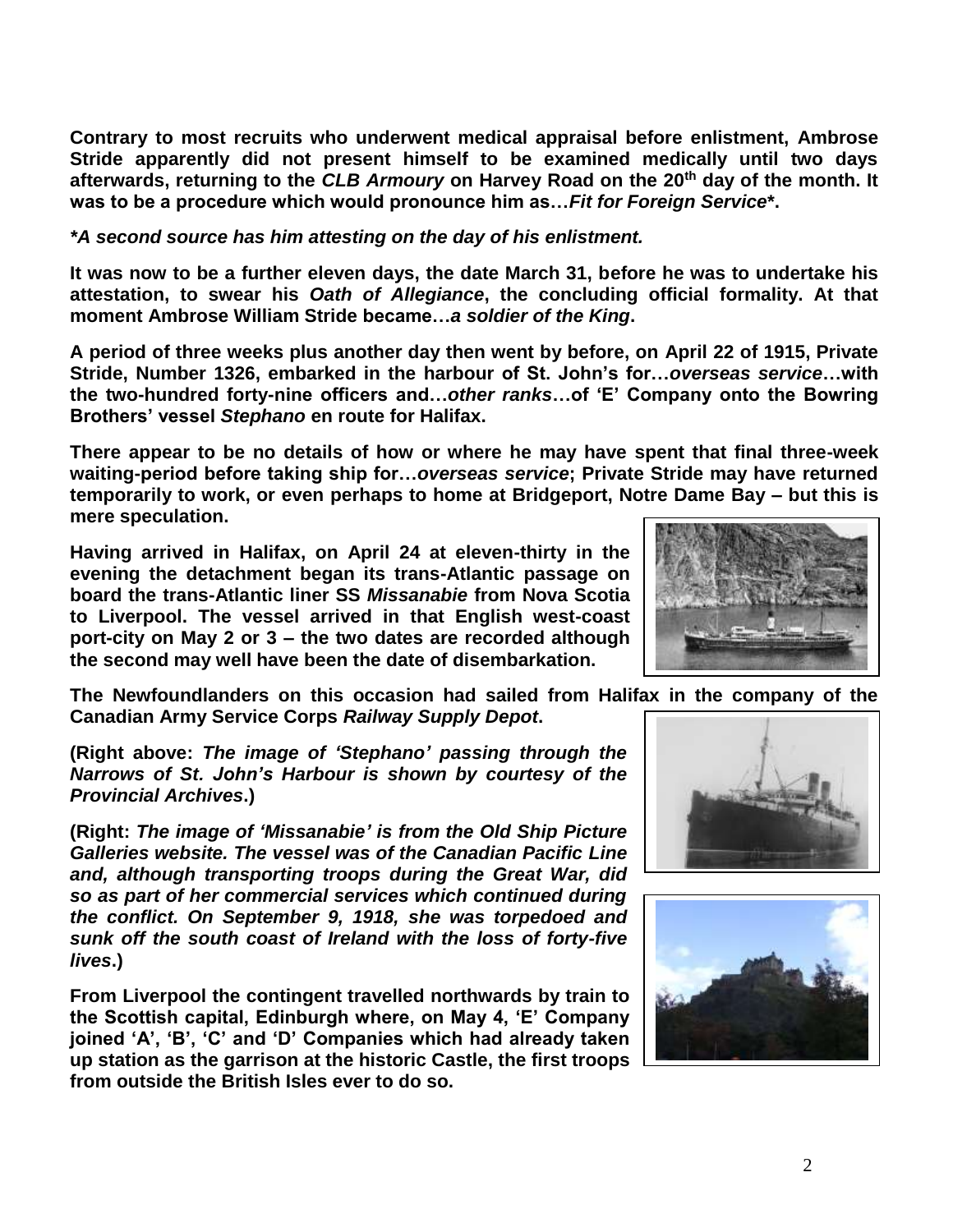**(Preceding page:** *The venerable bastion of Edinburgh Castle dominates the Scottish capital from its hill in the centre of the city***. – photograph from 2011)**

**Private Stride's 'E' Company, however, was to have but a few days to savour the charms of the Scottish capital.**

**\* \* \* \* \***

**Some seven months before that May 4, in the late summer and early autumn of 1914 there had been a period of training of five weeks on the shores of** *Quidi Vidi Lake* **in the east end of St. John's for the newly-formed Newfoundland Regiment's first recruits – these to become 'A' and 'B' Companies - during which time the authorities had also been preparing for the Regiment's transfer overseas.**

**This first Newfoundland contingent was to embark on October 3, in some cases only days after a recruit's enlistment and/ or attestation. To become known to history as the** *First Five Hundred* **and also as the** *Blue Puttees***, on that day they had boarded the Bowring Brothers' vessel** *Florizel* **awaiting in St. John's Harbour.**

**(Right above:** *The image of 'Florizel' at anchor in the harbour at St. John's is by courtesy of Admiralty House Museum***.)**

**The ship had sailed for the United Kingdom on the morrow, October 4, 1914, to its rendezvous with the convoy carrying the 1st Canadian Division overseas, off the south coast of the Island.** 

**(Right:** *Fort George, constructed in the latter half of the eighteenth century, still serves the British Army to this day***. – photograph from 2011)**

**Once having disembarked in the United Kingdom this first Newfoundland contingent was to train in three venues during the late autumn of 1914 and then the winter of 1914-1915: firstly in southern England on the** *Salisbury Plain***; then in Scotland at** *Fort George* **– on the**  *Moray Firth* **close to Inverness; and lastly at** *Edinburgh Castle* **– where, as recorded beforehand, it was to provide the first garrison from outside the British Isles.** 

**Only days after 'A' and 'B' Companies had taken up their posting there, on February 16 of 1915, 'C' Company – the first re-enforcements for the original contingent\* - would arrive directly – through Liverpool of course - from Newfoundland. On the final day of the month of March it had been the turn of 'D' Company to arrive – they via Halifax as well as Liverpool – to report…***to duty***…at Edinburgh.**

*\*This contingent, while a part of the Newfoundland Regiment, was not yet a battalion and would not be so for a further five months – as will be seen below.*

**\* \* \* \* \***

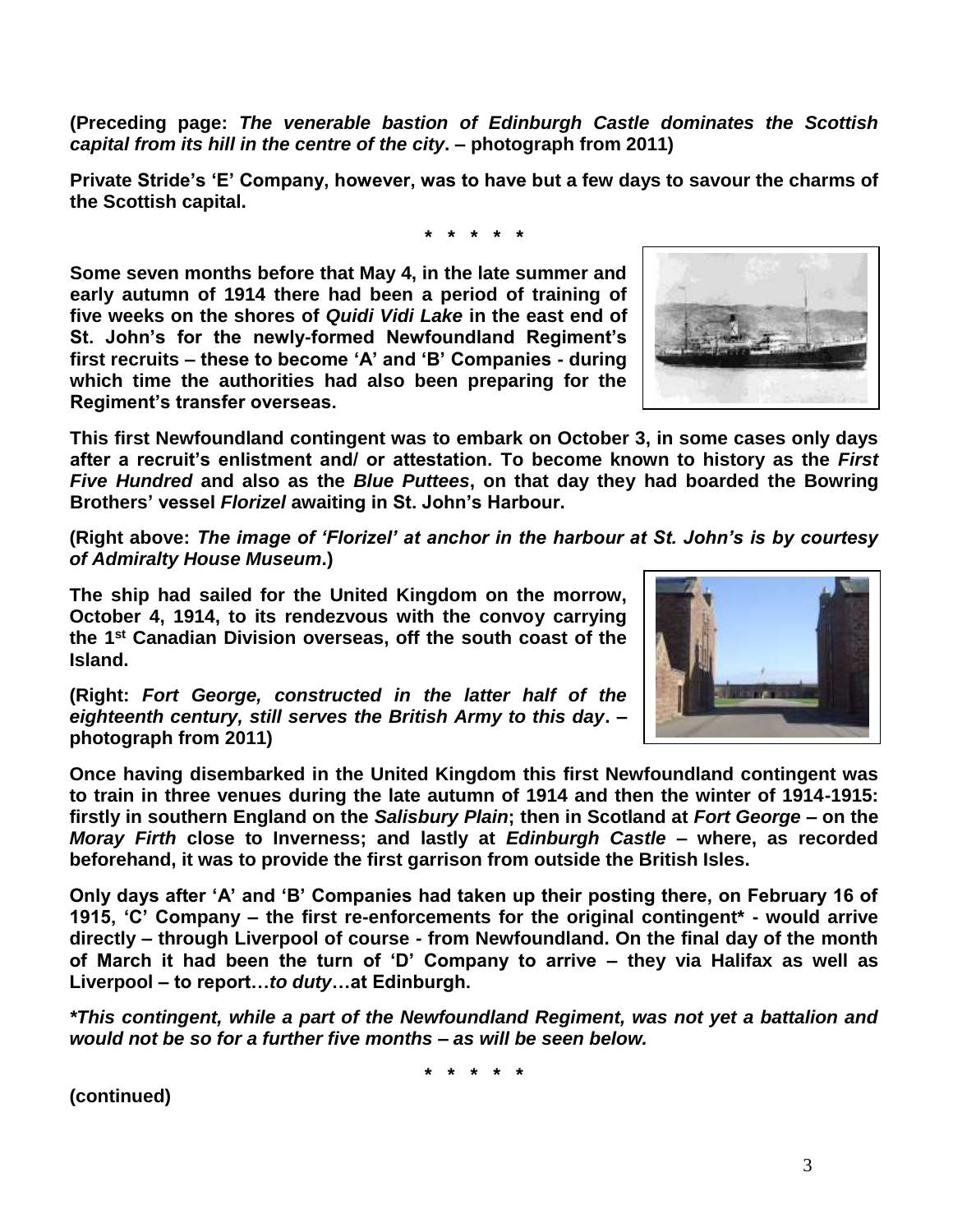**Seven days after the arrival of Private Stride's 'E' Company in the Scottish capital, on May 11 the entire Newfoundland contingent was ordered elsewhere.** 

**On that day, seven weeks into spring – although in Scotland there was apparently still snow - the unit was dispatched to** *Stobs Camp***, all under canvas and south-eastwards of Edinburgh, in the vicinity of the town of Hawick.**

**It was to be at** *Stobs Camp* **that the Newfoundland contingent would eventually receive the re-enforcements from home – 'F' Company which arrived on July 10, 1915 - that would bring its numbers up to that of British Army establishment battalion strength\*. On that date the newly-formed 1st Battalion of the Newfoundland Regiment was thereupon available to be ordered on…***active service***.**

**(Right above:** *The Newfoundland Regiment marches past on the training ground at Stobs Camp and is presented with its Colours on June 10, 1915.* **– by courtesy of Reverend Wilson Tibbo and Mrs. Lillian Tibbo)**

**\****This was approximately fifteen hundred, sufficient to furnish four 'fighting' companies, two re-enforcement companies and a headquarters staff.*

**At the beginning of that August of 1915, the four senior Companies, 'A', 'B', 'C' and 'D', were then sent south from** *Stobs Camp* **to undergo a final two weeks of training, as well as an inspection by the King, at**  *Camp Aldershot***. This force, now the 1st Battalion of the Newfoundland Regiment, was thereupon attached to the 88th Brigade of the 29th Division of the (British) Mediterranean Expeditionary Force.**

**(Right above:** *George V, by the Grace of God, of the United Kingdom of Great Britain and Ireland and of the British Dominions beyond the Seas, King, Defender of the Faith, Emperor of India* **– the photograph is from** *Bain News Services* **via the** *Wikipedia* **web-site.)**

**Meanwhile the two junior Companies, 'E' – as seen, the last arrived at Edinburgh - and the aforementioned 'F', were ordered transferred to Scotland's west coast, to Ayr, there to provide the nucleus of the newly-forming 2nd (***Reserve***) Battalion.**

**Private Stride, however, although having left Newfoundland as a soldier of 'E' Company, was not to be posted to the Regimental Depot but to southern England.**

**When he had been apprised of this change in plans seems not to be recorded – nor why he was selected - but Private Stride was one of the few from 'E' Company who were to swell the ranks of the units posted to** *Aldershot* **- thus he became a soldier of 'D' Company. And it was during the period while he was at** *Camp Aldershot***, and as was the case with the great majority of the Newfoundland troops there, that Private Stride was prevailed upon to re-enlist…***for the duration of the war***. This he did on August 15\*.**



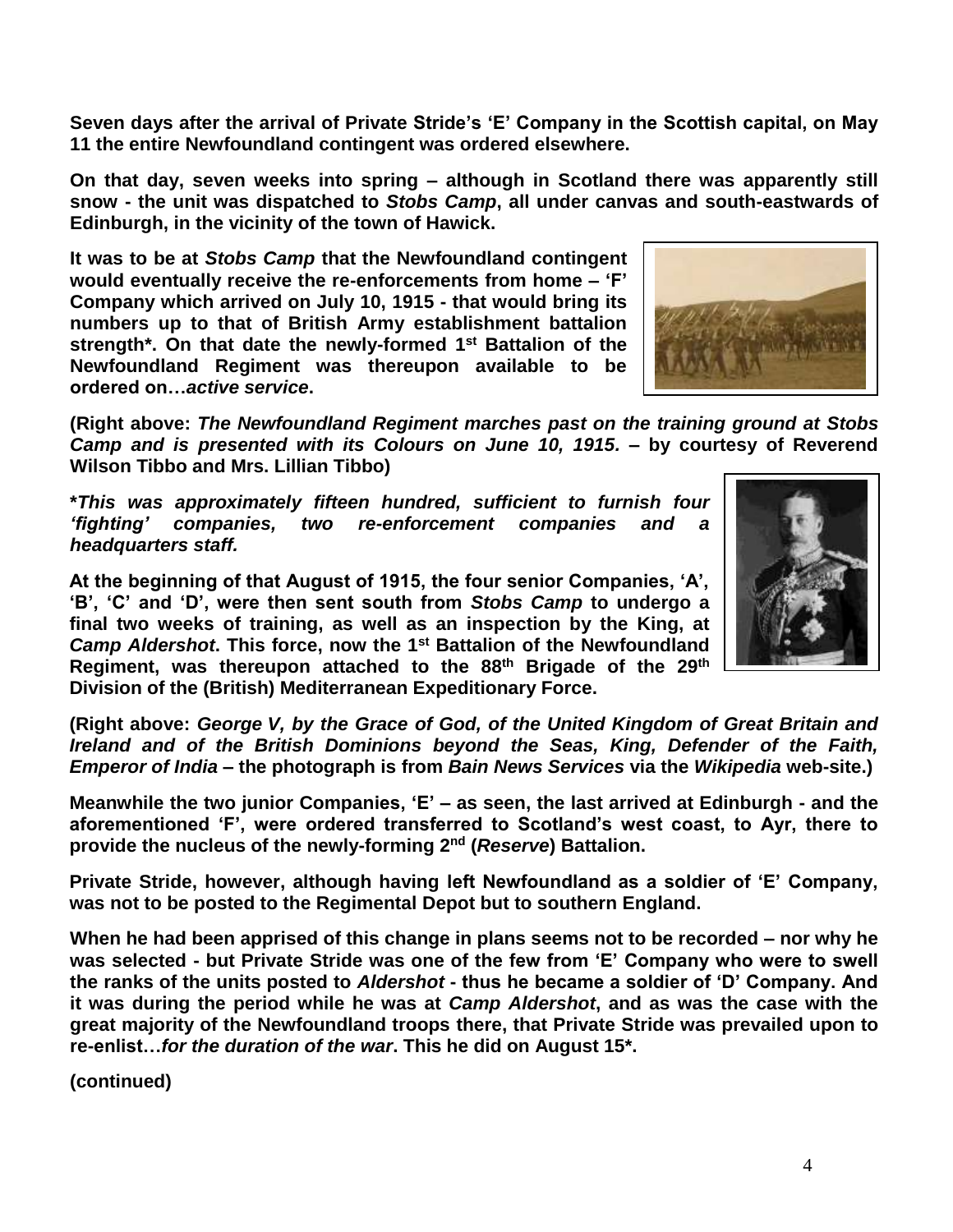**\****At the outset of the War, perhaps because it was felt by the authorities that it would be a conflict of short duration, the recruits enlisted for a limited period of a single year. As the War progressed, however, this would likely cause problems and they were encouraged to re-enlist***.** *Later recruits signed on for the 'Duration' at the time of their original enlistment.*

**(Right above:** *Some of the personnel of 'A', 'B', 'C' and 'D' Companies of the 1st Battalion of the Newfoundland Regiment at Aldershot in August of 1915, prior to its departure to 'active service' on the Gallipoli Peninsula* **– from** *The Fighting Newfoundlander* **by Col. G.W.L. Nicholson, C.D.)**

**(Right above:** *The image of Megantic, here in her peace-time colours of a 'White Star Line' vessel, is from the Old Ship Picture Galleries web-site***.)**

**On August 20, 1915, Private Stride and his 1st Battalion embarked in the Royal Navy Harbour of Devonport onto the requisitioned passenger-liner** *Megantic* **for passage to the Middle East and to the fighting against the Turks. There, a month later – having spent some two weeks billeted in British barracks in the vicinity of the Egyptian capital, Cairo - on September 20, the 1st Battalion was to land at** *Suvla Bay* **on the**  *Gallipoli Peninsula***.**

**(Right above:** *Kangaroo Beach, where the officers and men of the Newfoundland Battalion landed on the night of September 19-20, 1915, is to be seen in the distance at the far end of Suvla Bay. The remains of a landing-craft are still clearly visible in the foreground on 'A' Beach***. – photograph taken in 2011)**

**(Right above:** *Newfoundland troops on board a troop-ship anchored at Mudros: either Megantic on August 29, Ausonia on September 18, or Prince Abbas on September 19 – Whichever the case, they were yet to land on Gallipoli***. – from Provincial Archives)**

**(Right:** *A century later, the area, little changed from those faroff days, of the Newfoundland positions at Suvla, and where the 1st Battalion was to serve during the fall of 1915* **– photograph from 2011)**

**When the Newfoundlanders had landed from their transport ship at** *Suvla Bay* **on that September night of 1915 they were to disembark into a campaign that was already on the threshold of collapse.**







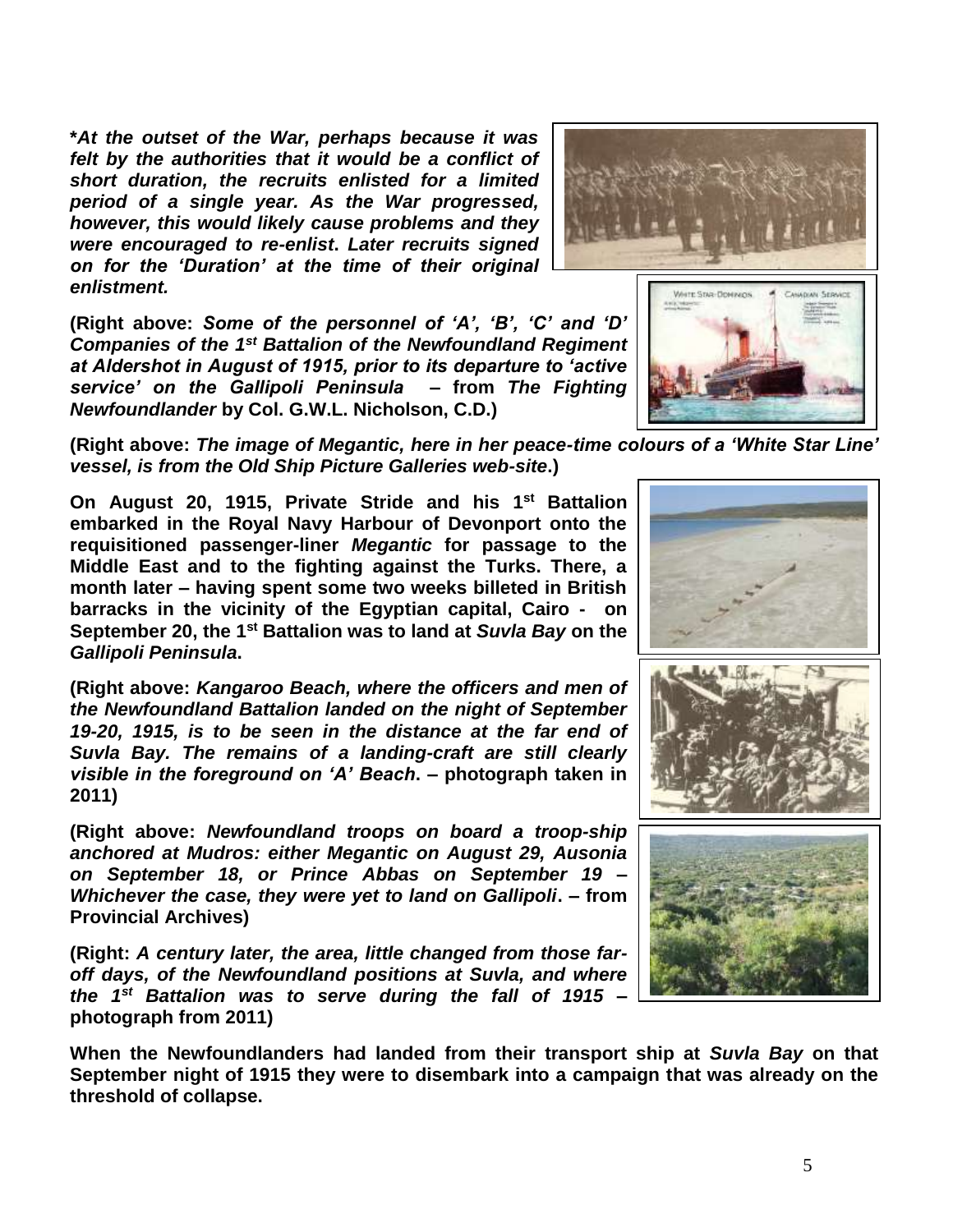**Not only in the area where the Newfoundland Battalion was to serve but, even ever since the very first days of the operation in April of 1915, the entire** *Gallipoli Campaign,* **including the operation at** *Suvla Bay,* **had been proving to be little more than a debacle:** 

**(Right:** *An un-identified Newfoundland soldier in the trenches at Suvla Bay –* **from** *Provincial Archives***)**

**Flies, dust, disease, the frost-bite and the floods – and of course the casualties inflicted by an enemy who was to fight a great deal better than the British High Command\* had ever anticipated – were eventually to overwhelm the British-led forces and those of their allies, the French, and it would finally be decided to abandon not only** *Suvla Bay* **but the entire** *Gallipoli* **venture.**

**(Right above:** *No-Man's-Land at Suvla Bay as seen from the Newfoundland positions* **– from** *Provincial Archives***)**

*\*Many of the commanders chosen were second-rate, had been brought out of retirement, and had little idea of how to fight – let alone of how to win. One of the generals at Suvla, apparently, had handed in his resignation during the Campaign and had just gone home.*

**(Right:** *This is Anzac Bay in the fore-ground with the Salt Lake in the centre further away. The bottom of Suvla Bay is just to be seen on the left and adjacent to the Salt Lake, and further away again. The hills in the distance and the ones from which this photograph was taken were held by the Turks and formed a horse-shoe around the plain surrounding the Salt Lake which was where the British and Newfoundlanders were stationed***. – photograph from 2011)**

**November 26 would see the nadir of the Newfoundland Battalion's fortunes at** *Gallipoli***; there was to be a freak rain, snow and ice-storm strike the** *Suvla Bay* **area and the subsequent floods had wreaked havoc amongst the forces of both sides. For several days, survival rather than the enemy was to be the priority.**

**There were to be many casualties on both sides, some of them, surprised by the sudden inundation of their positions, fatalities who had drowned in their trenches – although no Newfoundlanders were to be among that number. Numerous, however, were those afflicted by trench-foot and by frost-bite.**

**By this time the situation there was daily becoming more and more untenable, thus on the night of December 19-20, the British had abandoned the entire area of** *Suvla Bay* **– the Newfoundlanders, the only non-British unit to serve there, to form a part of the rear-guard. Some of the Battalion personnel had been evacuated to the nearby island of Imbros, some to Lemnos, further away, but in neither case was the respite to be of a long duration; the 1 st Battalion was to be transferred only two days later to the area of** *Cape Helles***, on the western tip of the** *Gallipoli Peninsula***.**



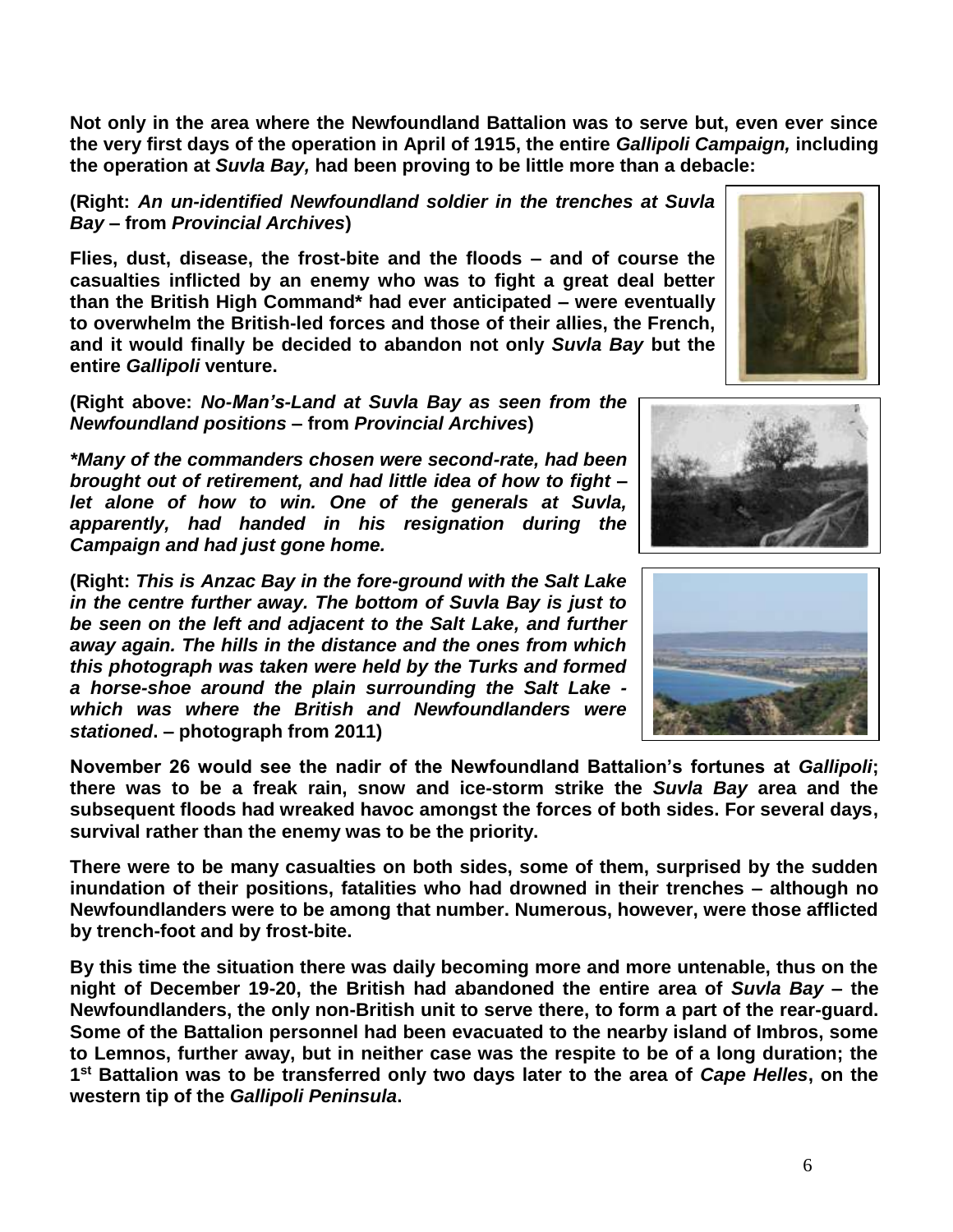**(Right:** *Cape Helles as seen from the Turkish positions on the misnamed Achi Baba, positions which were never breached: The Newfoundland positions were to the right-hand side of the picture***. – photograph from 2011)**

**The British, Indian and** *Anzac* **forces – the Australian and New Zealand Army Corps was also to serve at** *Gallipoli* **– had now only been marking time until a complete withdrawal of the**  *Peninsula* **could be undertaken.** 

**This final operation would take place on the night of January 8-9, the Newfoundland Battalion to furnish part of the British rear-guard on this second occasion also.**

**(Right:** *'W' Beach at Cape Helles as it was only days before the final British evacuation* **– from** *Illustration***)**

*\*Lieutenant Owen Steele of St. John's, Newfoundland, is cited as having been the last soldier of the Mediterranean Expeditionary Force to step into the final small boat to sail from the Gallipoli Peninsula.*

**(Right:** *'W' Beach almost a century after its abandonment by British forces in that January of 1916 and by the Newfoundlanders who were to be the last soldiers off the beach***:** *Vestiges of the wharves in the black-and-white picture are still to be seen.* **– photograph from 2011)**

**Immediately after the British evacuation of the** *Gallipoli Peninsula***, the Newfoundland unit had been ordered to the Egyptian port-city of Alexandria. On January 14, the Australian Expeditionary Force Transport** *Nestor* **had arrived there with the 1st Battalion on board. The vessel was to sail just after mid-day on the 16th, on its way southwards down the Suez Canal to Port Suez where she arrived on the morrow and where the Newfoundlanders landed and marched to their encampment.**









**There they were to await further orders since, at the time, the subsequent destination of the British 29th Division had yet to be decided\*.**

**(Right above:** *The image of the Blue Funnel Line vessel Nestor is from the Shipspotting.com web-site. The vessel was launched and fitted in 1912-1913 and was to serve much of her commercial life until 1950 plying the routes between Britain and Australia. During the Great War she served mainly in the transport of Australian troops and was requisitioned once again in 1940 for government service in the Second World War. In 1950 she was broken up***.)**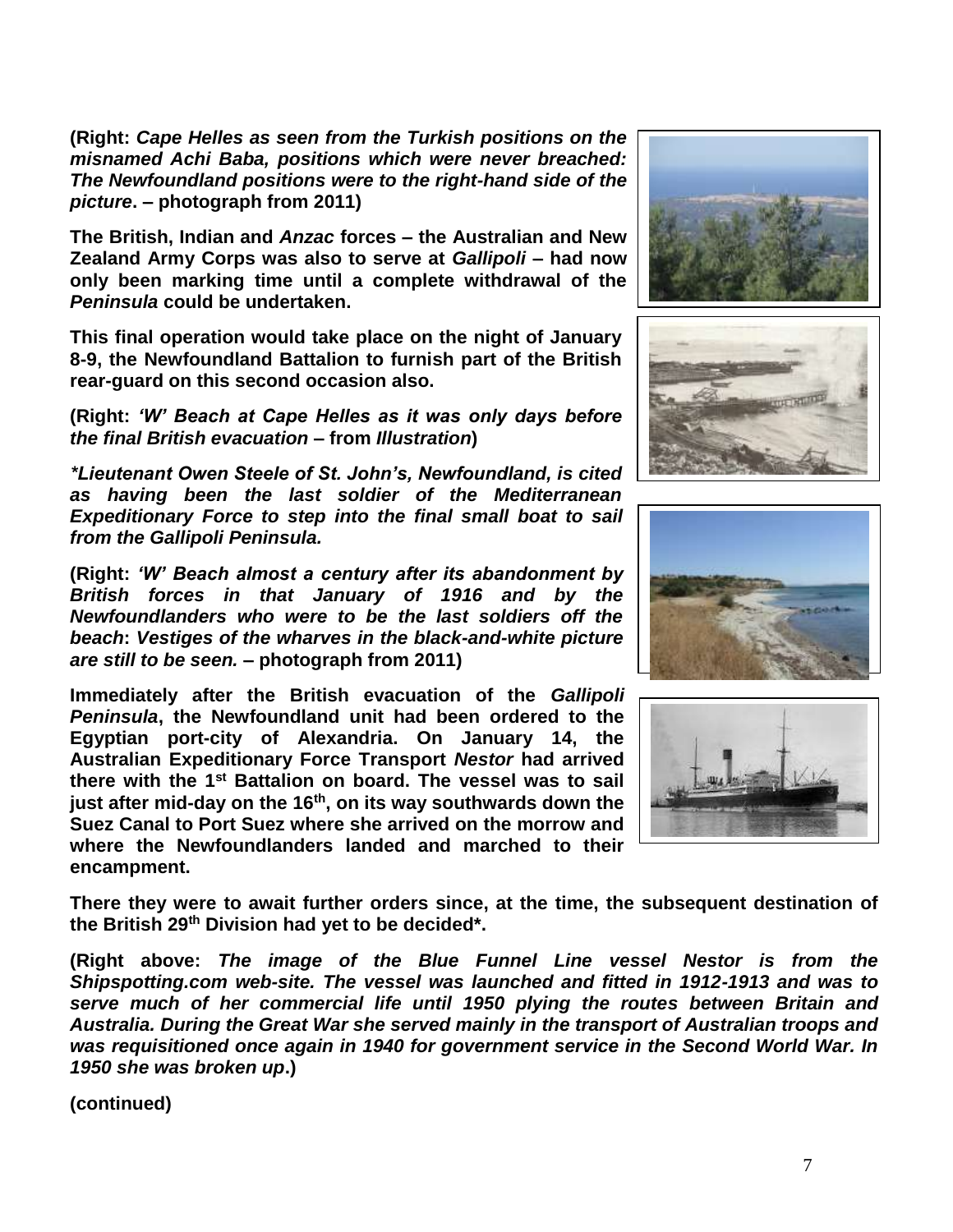*\*Bulgaria had entered the conflict on the side of the Central Powers, and Salonika was already becoming a theatre of war.*

**(Right:** *The British destroy their supplies during the final evacuation of the Gallipoli Peninsula. The men of the 1st Battalion of the Newfoundland Regiment were among the last to leave on two occasions, at both Suvla Bay and Cape Helles***. – photograph taken from the battleship** *Cornwallis* **from**  *Illustration***)**

**(Right below:** *Port Tewfiq at the south end of the Suez Canal just prior to the Great War* **– from a vintage post-card)**

**After a two-month interim spent in the vicinity of Port Suez, the almost six-hundred officers and** *other ranks* **of the 1st Battalion were to board His Majesty's Transport** *Alaunia* **at Port Tewfiq, on March 14 to begin the voyage back up through the** *Suez Canal* **en route to France. The Newfoundlanders would disembark eight days afterwards in the Mediterranean port-city of Marseille, on March 22.**

**(Right:** *British troops march through the port area of the French city of Marseille***. – from a vintage post-card)**

**Some three days after the unit's disembarkation on March 22, the Newfoundland Battalion's train was to find its way to the small provincial town of Pont-Rémy, a thousand kilometres to the north of Marseille. It had been a cold, miserable journey, the blankets provided for the troops having inexcusably travelled unused in a separate wagon.**

**Having de-trained at the local station at two o'clock in the morning, the Newfoundlanders were now still to endure the long, dark march ahead of them before they would reach their billets at Buigny l'Abbé.**

**It is doubtful if many of those tired soldiers were to pay much attention to the slow-moving stream flowing under the bridge over which they had then marched on their way from the station. But some three months later** *the Somme* **was to become a part of their history.**

**(Right:** *A languid River Somme as seen from the bridge at Pont-Rémy* **– photograph from 2010)**

**On April 13, the 1st Battalion had subsequently marched into the village of Englebelmer – perhaps some fifty kilometres in all from Pont-Rémy - where it would be billeted, would receive re-enforcements from Scotland via Rouen and, in two days' time, would be introduced into the communication trenches of the** *Western Front.*





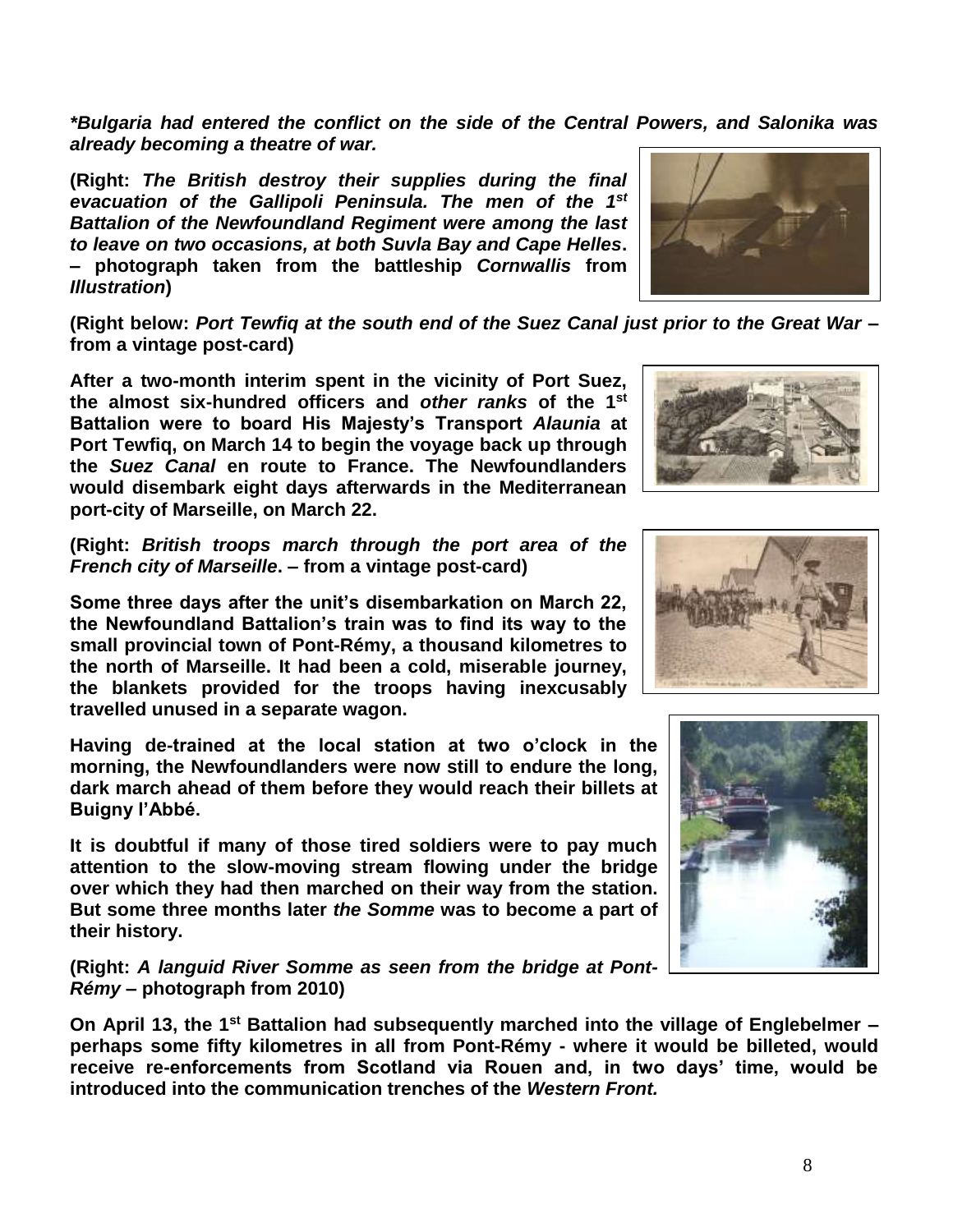**Just days following the Newfoundland Battalion's arrival on the** *Western Front***, two of the four Companies – 'A', and 'B' – were to take over several support positions from a British unit\* before the entire Newfoundland unit was to then be ordered to move further up for the first time into forward positions on April 22.**

*\*It should be said that the Newfoundland Battalion and two-hundred men of the Bermuda Rifles who were serving at the time in the 2nd Lincolnshire Regiment Battalion, were then the only units at the Somme from outside the British Isles - true also on the day of the attack on July 1.*

**(Right below:** *A part of the re-constructed trench system to be found in the Newfoundland Memorial Park at Beaumont-Hamel* **– photograph from 2009(?))**

**Having then been withdrawn at the end of that April to the areas of Mailly-Maillet and Louvencourt where they would be based for the next two months, the Newfoundlanders were soon to be preparing for the upcoming British campaign of that summer, to be fought on the ground named for the languid, meandering river,** *the Somme***, that flowed – and still does so today – through the region.** 

**The 1st Battalion War Diary documents that on June 18, 1916, the Newfoundland unit was in the trenches enduring some enemy shelling. It was on that day that Private Stride, while serving with 'D' Company, was wounded by the accidental explosion of a bomb (handgrenade) and was evacuated from the forward area to the 4 th Casualty Clearing Station at Beauval; a shard had penetrated into his eye and beyond.**

**The son of James Stride and Philipina Stride – née** *Rideout\****, deceased on March 1, 1895, when Ambrose was a child, and originally of Morton's Harbour in Notre Dame Bay where he was born - he was also nephew to Mrs. Susan Stride – who had raised him and to whom he had allotted a daily seventy cents from his pay - of Bridgeport, Notre Dame Bay. He was brother as well to Ernest-George - to whom he had willed his all – to Gordon-Wesley and to Walter-Bramwell.**

**From his father's second marriage to Naomi Stride (née** *Locke***) he was half-brother to Winnie, to Bransome\* (see below), to Jimmie-Lemoine and to Otto.** 

**There was also a step-sister, Gertie Small, enumerated in the 1921 Census, she likely to be Naomi's daughter from her previous marriage.** 

*\*The couple was married in Moreton's Harbour on December 4, 1885.*

**(Right above:** *This memorial commemorating the sacrifice of both Ambrose and Bransome Stride stands in the Bridgeport cemetery* **– photograph from 2013)**